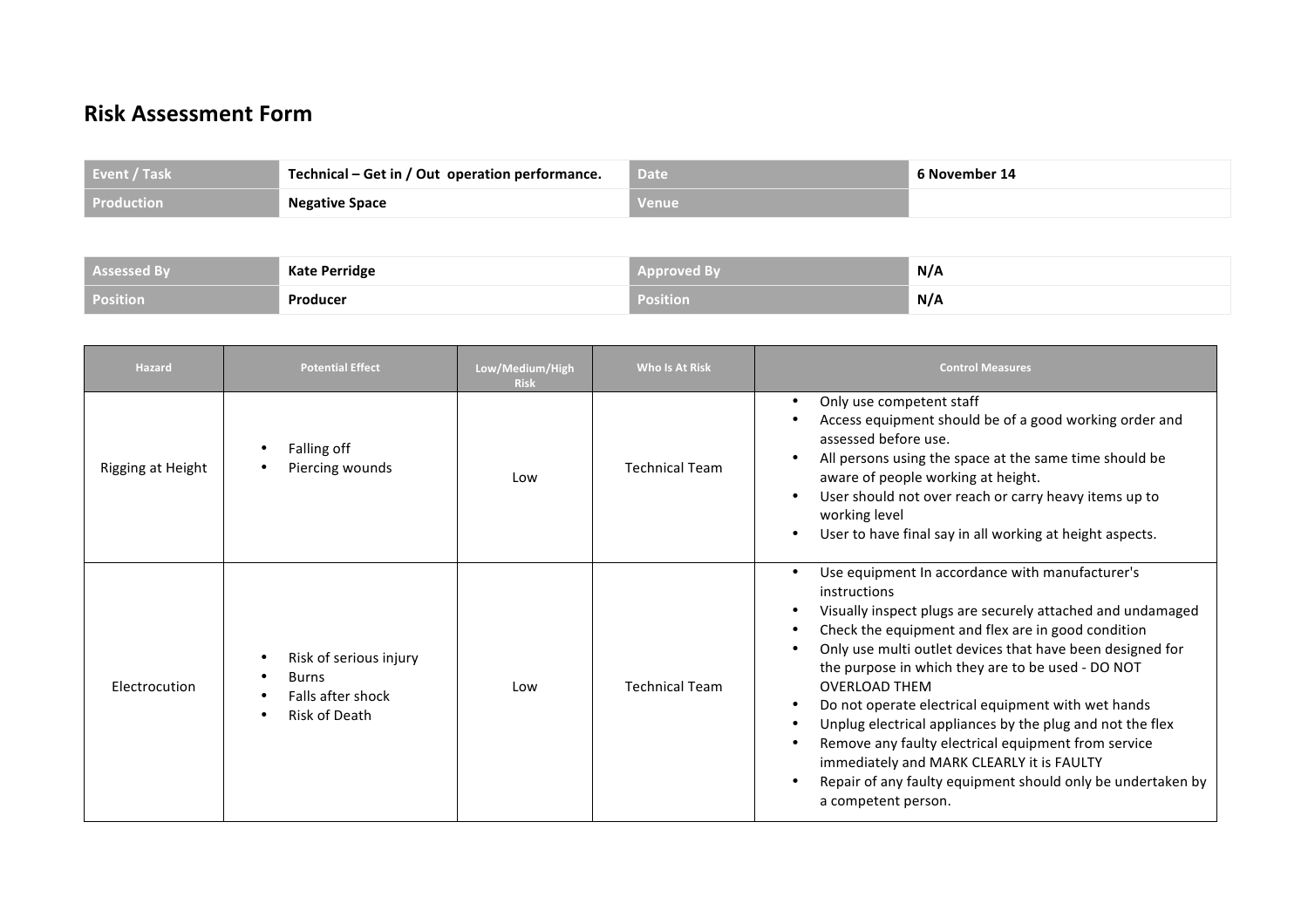| Manual Handling /<br>unloading van &<br>car's   | Minor / serious injury to<br>the back hands and feet     | Low | <b>Technical Team and</b><br>designated company<br>members | Adopt a good handling technique - Remember to bend the<br>knees/ankles and NOT the back when lifting<br>All lifts to be planned in advanced so that all staff are sure of<br>what is going on<br>DO NOT bend over<br>$\bullet$<br>Seek assistance if the load is too heavy or awkward<br>Reduce the weight load where possible<br>Keep the work area tidy<br>All routes to be cleared to bring equipment in to the venue<br>Van loaded / unloaded in safe order |
|-------------------------------------------------|----------------------------------------------------------|-----|------------------------------------------------------------|-----------------------------------------------------------------------------------------------------------------------------------------------------------------------------------------------------------------------------------------------------------------------------------------------------------------------------------------------------------------------------------------------------------------------------------------------------------------|
| Tripping over<br>Tempory cabling /<br>equipment | Risk of colliding with<br>other objects and or<br>people | Low | All company                                                | All staff to be aware that there is Tempory cabling on the<br>ground.<br>Equipment / cables no longer in use should be returned to a<br>safe area<br>No cables to be moved without the knowledge of company<br>artists.<br>No objects to be handled without the knowledge or concent<br>of the company artists.                                                                                                                                                 |
| Rigging / Falling<br>objects                    | Piercing wounds<br>Minor / serious injury to<br>the head | Low | All users of space                                         | All equipment that is to be rigged overhead is to be checked<br>$\bullet$<br>by in house technician.<br>All equipment to be rigged by a competent person.<br>All equipment to have a secondary safety device fitted                                                                                                                                                                                                                                             |
| Construction and<br>removal of<br>plasterboard  | Plasterboard sheets<br>falling                           | Low | All company                                                | Two company members to each piece of plasterboard at all<br>$\bullet$<br>times, one to hold it secure and one to attach / remove it<br>from set frame.<br>Set to be tested for any weaknesses before each<br>performance.                                                                                                                                                                                                                                       |
| Performing at<br>height                         | Risk of falling                                          | Low | All company<br>performers                                  | Scenery to be tested and secured before each performance<br>by individual company members.<br>All artists trained in working at heights and within the<br>scenery construction.<br>Height not to exceed 3.4m.<br>No objects to be moved without the knowledge or<br>agreement of the company artists.                                                                                                                                                           |